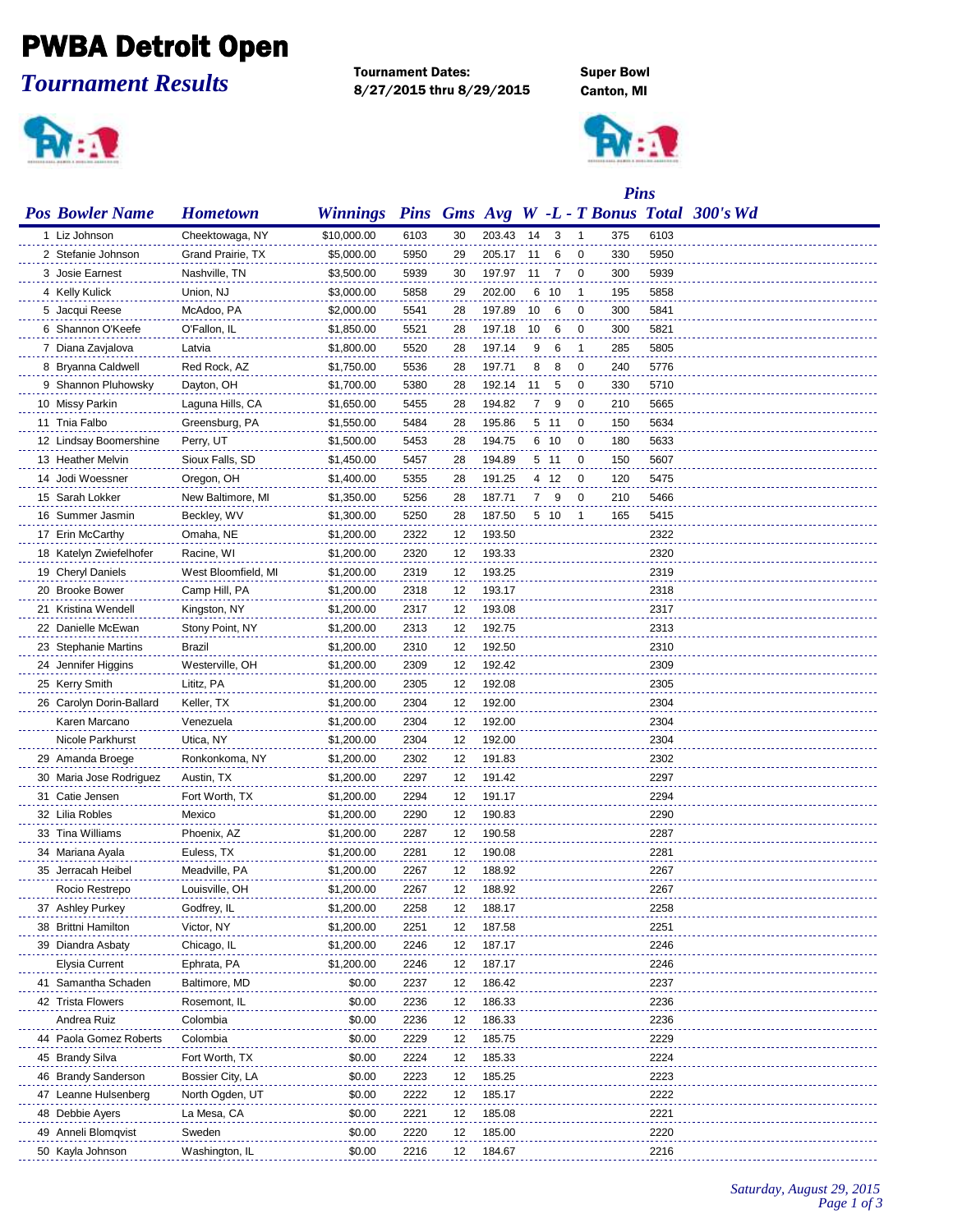*Pins*

| <b>Pos Bowler Name</b>                 | <b>Hometown</b>              | <b>Winnings</b>  |              |          |                  | Pins Gms Avg W -L - T Bonus Total 300's Wd |              |  |
|----------------------------------------|------------------------------|------------------|--------------|----------|------------------|--------------------------------------------|--------------|--|
| 51 Keli Callahan                       | Las Vegas, NV                | \$0.00           | 2215         | 12       | 184.58           |                                            | 2215         |  |
| 52 Clara Guerrero                      | Pflugerville, TX             | \$0.00           | 2204         | 12       | 183.67           |                                            | 2204         |  |
| 53 Kristin Warzinski                   | Lincoln, CA                  | \$0.00           | 2201         | 12       | 183.42           |                                            | 2201         |  |
| Pamela Alvarez                         | Ensenada, CA                 | \$0.00           | 2201         | 12       | 183.42           |                                            | 2201         |  |
| 55 Sandra Andersson                    | Sweden                       | \$0.00           | 2194         | 12       | 182.83           |                                            | 2194         |  |
| 56 Ashly Galante                       | Palm Harbor, FL              | \$0.00           | 2192         | 12       | 182.67           |                                            | 2192         |  |
| 57 Sandra Gongora                      | Mexico                       | \$0.00           | 2189         | 12       | 182.42           |                                            | 2189         |  |
| 58 Danielle Brady                      | Cincinnati, OH               | \$0.00           | 2183         | 12       | 181.92           |                                            | 2183         |  |
| 59 Kristy Kerr                         | Essexville, MI               | \$0.00           | 2179         | 12       | 181.58           |                                            | 2179         |  |
| 60 Rebecca Sharp-Keegan                | Carleton, MI                 | \$0.00           | 2173         | 12       | 181.08           |                                            | 2173         |  |
| 61 Brianna Andrew                      | Orland Park, IL              | \$0.00           | 2168         | 12       | 180.67           |                                            | 2168         |  |
| 62 Anne Marie Duggan                   | Edmond, OK                   | \$0.00           | 2163         | 12       | 180.25           |                                            | 2163         |  |
| Cassandra Leuthold                     | Black Hawk, SD               | \$0.00           | 2163         | 12       | 180.25           |                                            | 2163         |  |
| 64 Crystal Brooks                      | Schofield, WI                | \$0.00           | 2160         | 12       | 180.00           |                                            | 2160         |  |
| 65 Brenda Mack                         | Indianapolis, IN             | \$0.00           | 2158         | 12       | 179.83           |                                            | 2158         |  |
| 66 Elise Bolton                        | Merritt Island, FL           | \$0.00           | 2154         | 12       | 179.50           |                                            | 2154         |  |
| 67 Katherine Sutphin                   | Mount Dora, FL               | \$0.00           | 2147         | 12       | 178.92           |                                            | 2147         |  |
| 68 Meghan Macunovich                   | Canton, MI                   | \$0.00           | 2146         | 12       | 178.83           |                                            | 2146         |  |
| 69 Heather D'Errico                    | Rochester, NY                | \$0.00           | 2143         | 12       | 178.58           |                                            | 2143         |  |
| 70 Ashley Bright                       | Milton, FL                   | \$0.00           | 2142         | 12       | 178.50           |                                            | 2142         |  |
| 71 Megan Buja                          | Rockford, IL                 | \$0.00           | 2140         | 12       | 178.33           |                                            | 2140         |  |
| 72 Liz Kuhlkin                         | Schenectady, NY              | \$0.00           | 2135         | 12       | 177.92           |                                            | 2135         |  |
| 73 Julie Oczepek                       | Reese, MI                    | \$0.00           | 2125         | 12       | 177.08           |                                            | 2125         |  |
| Brandi Branka                          | Momence, IL                  | \$0.00           | 2125         | 12       | 177.08           |                                            | 2125         |  |
| 75 Natalie Cortese                     | Hoffman Estates, IL          | \$0.00           | 2116         | 12       | 176.33           |                                            | 2116         |  |
| 76 Danielle Van der Meer               | Washington, IL               | \$0.00           | 2104         | 12       | 175.33           |                                            | 2104         |  |
| 77 Trisha Reid                         | Columbus, OH                 | \$0.00           | 2102         | 12       | 175.17           |                                            | 2102         |  |
| 78 Blair Blumenscheid                  | Columbus, OH                 | \$0.00           | 2093         | 12       | 174.42           |                                            | 2093         |  |
| 79 Kirstie Hegedus                     | Brook Park, OH               | \$0.00           | 2088         | 12       | 174.00           |                                            | 2088         |  |
| Natalie Miskiel                        | Toledo, OH                   | \$0.00           | 2088         | 12       | 174.00           |                                            | 2088         |  |
| 81 Jamie Martin                        | Omaha, NE                    | \$0.00           | 2087         | 12       | 173.92           |                                            | 2087         |  |
| 82 Stevie Mours                        | Franklin, WI                 | \$0.00           | 2084         | 12       | 173.67           |                                            | 2084         |  |
| Jessica Earnest                        | Nashvilee, TN                | \$0.00           | 2084         | 12       | 173.67           |                                            | 2084         |  |
| 84 Megan Kelly                         | Dayton, OH                   | \$0.00           | 2083         | 12       | 173.58           |                                            | 2083         |  |
| 85 Jacqueline Carbonetto               | Blauvelt, NY                 | \$0.00           | 2079         | 12       | 173.25           |                                            | 2079         |  |
| Angela Wilt                            | Westland, MI                 | \$0.00           | 2079         | 12       | 173.25           |                                            | 2079         |  |
| 87 Felicia Wong                        | Canada                       | \$0.00           | 2077         | 12       | 173.08           |                                            | 2077         |  |
| 88 Sheri Verespej                      | Monroe, MI                   | \$0.00           | 2074         | 12       | 172.83           |                                            | 2074         |  |
| 89 Katie Thornton                      | Chesapeake, VA               | \$0.00           | 2065         | 12       | 172.08           |                                            | 2065         |  |
| 90 Kimi Davidson                       | Irving, TX                   | \$0.00           | 2061         | 12       | 171.75           |                                            | 2061         |  |
| 91 Samantha How                        | Oregon City, OR              | \$0.00           | 2047         | 12       | 170.58           |                                            | 2047         |  |
| 92 Nikki Sims                          | Willard, OH                  | \$0.00           | 2043         | 12       | 170.25           |                                            | 2043         |  |
| 93 Rachael Gittings                    | Glen Allen, VA               | \$0.00           | 2038         | 12       | 169.83           |                                            | 2038         |  |
| 94 Amanda Cortese                      | Hoffman Estates, IL          | \$0.00           | 2037         | 12       | 169.75           |                                            | 2037         |  |
| 95 Rachael Delserone                   | North Ridgeville, OH         | \$0.00           | 2029         | 12       | 169.08           |                                            | 2029         |  |
| 96 Sabrina Duncan-Rose                 | Bellaire, TX                 | \$0.00           | 2018         | 12       | 168.17           |                                            | 2018         |  |
| 97 Michelle Abner                      | Cincinnati, OH               | \$0.00           | 2010         | 12       | 167.50           |                                            | 2010         |  |
| 98 Torrie Decker                       | Van Wert, OH                 | \$0.00           | 2009         | 12       | 167.42           |                                            | 2009         |  |
| 99 Cassondra Mize                      | Toledo, OH                   | \$0.00           | 2007         | 12       | 167.25           |                                            | 2007         |  |
| 100 Sandra Schultz                     | Macomb, MI                   | \$0.00           | 2006         | 12       | 167.17           |                                            | 2006         |  |
| 101 Kolien Owens                       | Mason, MI                    | \$0.00           | 1997         | 12       | 166.42           |                                            | 1997         |  |
| 102 Carly Graham                       | Strongsville, OH             | \$0.00           | 1995         | 12       | 166.25           |                                            | 1995         |  |
| 103 Donna Marcus                       | Wayland, MI                  | \$0.00           | 1994         | 12       | 166.17           |                                            | 1994         |  |
| 104 Ashley Chiaramonte                 | Jackson, NJ                  | \$0.00           | 1991         | 12       | 165.92           |                                            | 1991         |  |
| 105 Nikki Stiteler<br>106 Susan Carter | Medina, OH                   | \$0.00<br>\$0.00 | 1983         | 12       | 165.25           |                                            | 1983<br>1979 |  |
| 107 Courtney Stith                     | Austintown, OH<br>Toledo, OH | \$0.00           | 1979<br>1967 | 12<br>12 | 164.92<br>163.92 |                                            | 1967         |  |
| Gabriella Mayfield                     | Lake Isabella, CA            | \$0.00           | 1967         | 12       | 163.92           |                                            | 1967         |  |
| 109 Wanda Parker                       | Garland, TX                  | \$0.00           | 1949         | 12       | 162.42           |                                            | 1949         |  |
|                                        |                              |                  |              |          |                  |                                            |              |  |

*Saturday, August 29, 2015 Page 2 of 3*